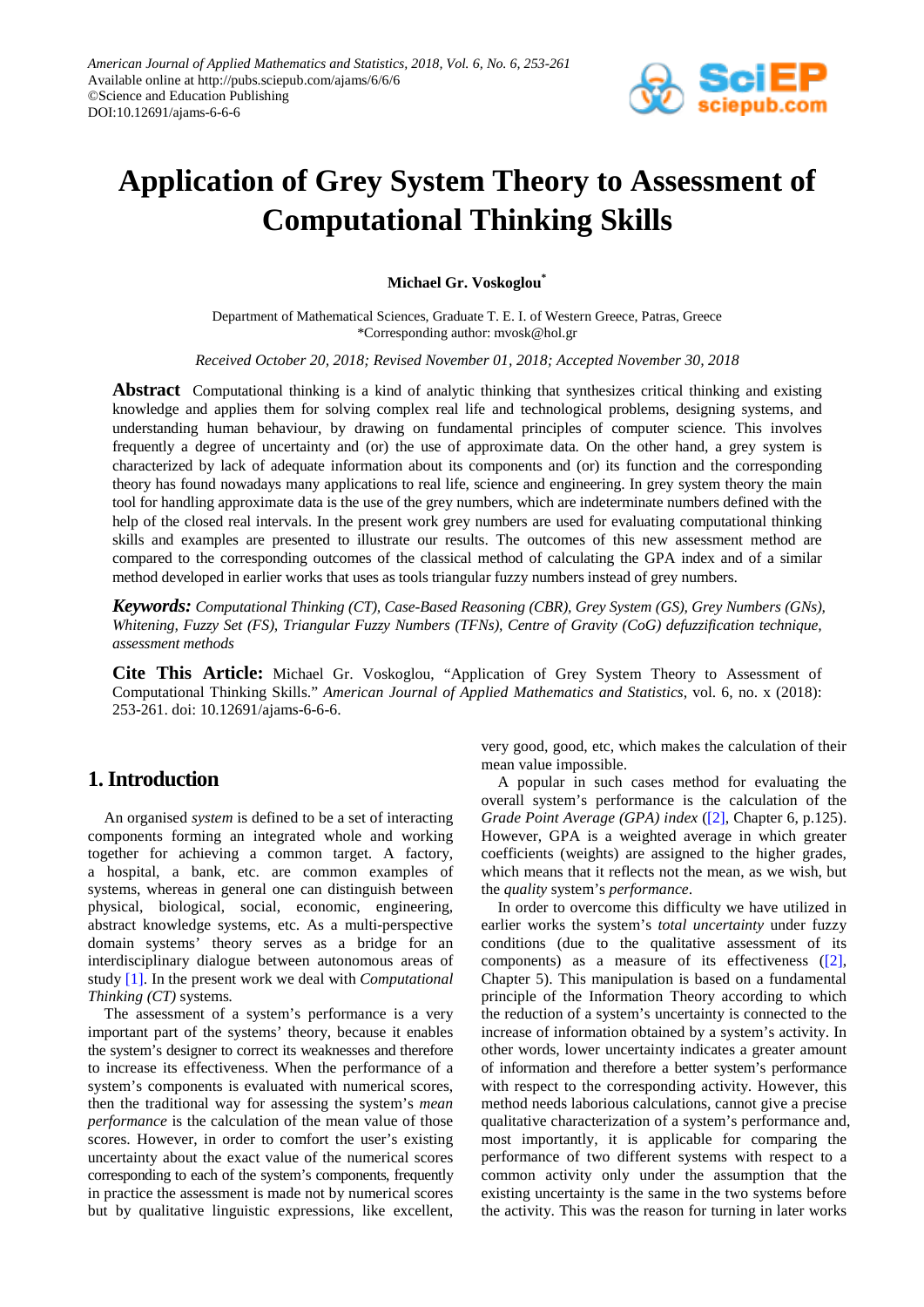our attention to the use of *Fuzzy Numbers (FNs)* for the assessment of a system's mean performance under fuzzy conditions [\(\[2\],](#page-7-1) Chapter 7).

In the present work *Grey Numbers (GNs)* are used for assessing the performance of CT systems, in which vagueness and/or uncertainty are frequently appearing. This method is proved to be equivalent to the method using a special form of FNs, the *Triangular FNs (TFNs)* (e.g. see [\[3\]\)](#page-7-2), but it has the advantage of reducing significantly the required computational burden. Moreover, the GNs are defined easily with the help of the closed intervals of real numbers, in contrast to the TFNs that need the knowledge of basic elements of the theory of *Fuzzy Sets (FS).*

The rest of the paper is formulated as follows: Section 2 is devoted to a brief description of the CT process and of the *Case-Based Reasoning (CBR)* systems that are special forms of CT systems. In Section 3 the assessment method with the TFNs is briefly recalled and the background information is given about GNs, needed for the understanding of the article. The new assessment method using GNs is developed in Section 4 and its equivalence to the method with TFNs is also proved. Examples with CT situations illustrating those methods are presented in Section 5. The article closes with our conclusions and a short discussion on the perspectives of future research on the subject, presented in Section 6.

## **2. Computational Thinking**

## **2.1 Computational and Critical Thinking in Problem Solving**

The importance of *Problem Solving (PS)* has been realised for such a long time that in a direct or indirect way affects our daily lives for ages. However, even graduates have nowadays difficulty in solving real life problems. Somehow, they can not apply theory into practice, or theorise/reflect on practice [\[4\].](#page-7-3) In fact, it is the human mind at the end that has to be applied in a problematic situation and its capacity to solve the problem is directly related to the *knowledge* stored in the mind. But knowledge is the product of thinking that varies from a very simple and mundane thought to a very sophisticated and complex one. The nature of a problem dictates the level of thinking required to solve it.

A simple problem can be solved by applying a lower-order thinking that requires minimum cognitive effort. On the contrary, the solution of composite non-routine problems requires a higher-order thinking that is referred as *Critical Thinking (CrT)* [\[5\].](#page-7-4) CrT has its roots to the ancient Greek philosopher Socrates, who perfected the art of questioning, whereby by asking pertinent questions he would show that "people could not rationally justify their confident claims of knowledge". CrT can be conceptualised as a complex mode of thinking involving abstraction, uncertainty, application of multiple criteria, reflection, self-regulation, making judgements, analysis and synthesis and so on [\[6\].](#page-7-5) Such kind of thinking, which often generates multiple solutions, facilitates the *transfer of knowledge*, i.e. the use and transformation of already existing knowledge in creating new knowledge. In concluding, creativity and innovation driven by tacit knowledge and CrT driven by logic become the necessary tools for solving non-routine problems.

However, living in a knowledge era and in an ever increasing progress in technology, combining knowledge and technology to solve problems becomes the mode rather than the exception. In an attempt by humans to increase the power of the mind (Artificial Intelligence), the holder of a Nobel prize Herbet Simon saw thinking as information-processing and computers started taking over as a kind of 'thinking machines' [\[7\].](#page-7-6) If technology is added as a tool, then *Computational Thinking (CT)* is another essential component of thinking required for solving complex real life or technological problems. The term CT was first introduced by S. Papert [\[8\],](#page-7-7) who is widely known as the "father" of the Logo software. However, it was brought to the forefront of the computer society by Wing [\[9\]](#page-7-8) to describe how to think like a computer scientist. Wing has described CT as "solving problems, designing systems and understanding human behaviour by drawing on concepts fundamental to computer science".

The main characteristics of CT include:

- Analyzing and logically organizing data
- Data modelling, data abstractions, and simulations
- Formulating problems such that computers may assist
- Identifying, testing, and implementing possible solutions
- Automating solutions via algorithmic thinking
- Generalizing and applying this process to other problems

(http://en.wikipedia.org/wiki/Computational-thinking)

It can be concluded that CrT is a prerequisite to knowledge acquisition and application to solve problems, but not a sufficient condition when we are faced with complex real life or technological problems, the solution of which requires also a pragmatic way of thinking such as CT. The way in which CrT and CT are simultaneously acting for the solution of such complex problems has not been clearly established yet. In an earlier work [\[10\]](#page-7-9) we have attempted at shedding some light into this action. According to our approach, which is graphically represented in Figure 1, the given problem is considered as an obstacle to be passed through. The three cognitive components acting during the PS process are the *already existing knowledge, CrT and CT.* Our hypothesis is that, once awareness of the problem is made, the existing information is extracted and critically analyzed. Then, if there exists sufficient background knowledge, the necessary new knowledge is retrieved through CrT and the solver, thinking in a computer like scientific way (CT), applies that knowledge to solve the problem. In other words, CT synthesizes CrT and existing knowledge and applies them for the solution of the problem. This approach could be used as a model for the process of solving complex real life or technological problems.



**Figure 1.** Voskoglou and Buckley's problem solving model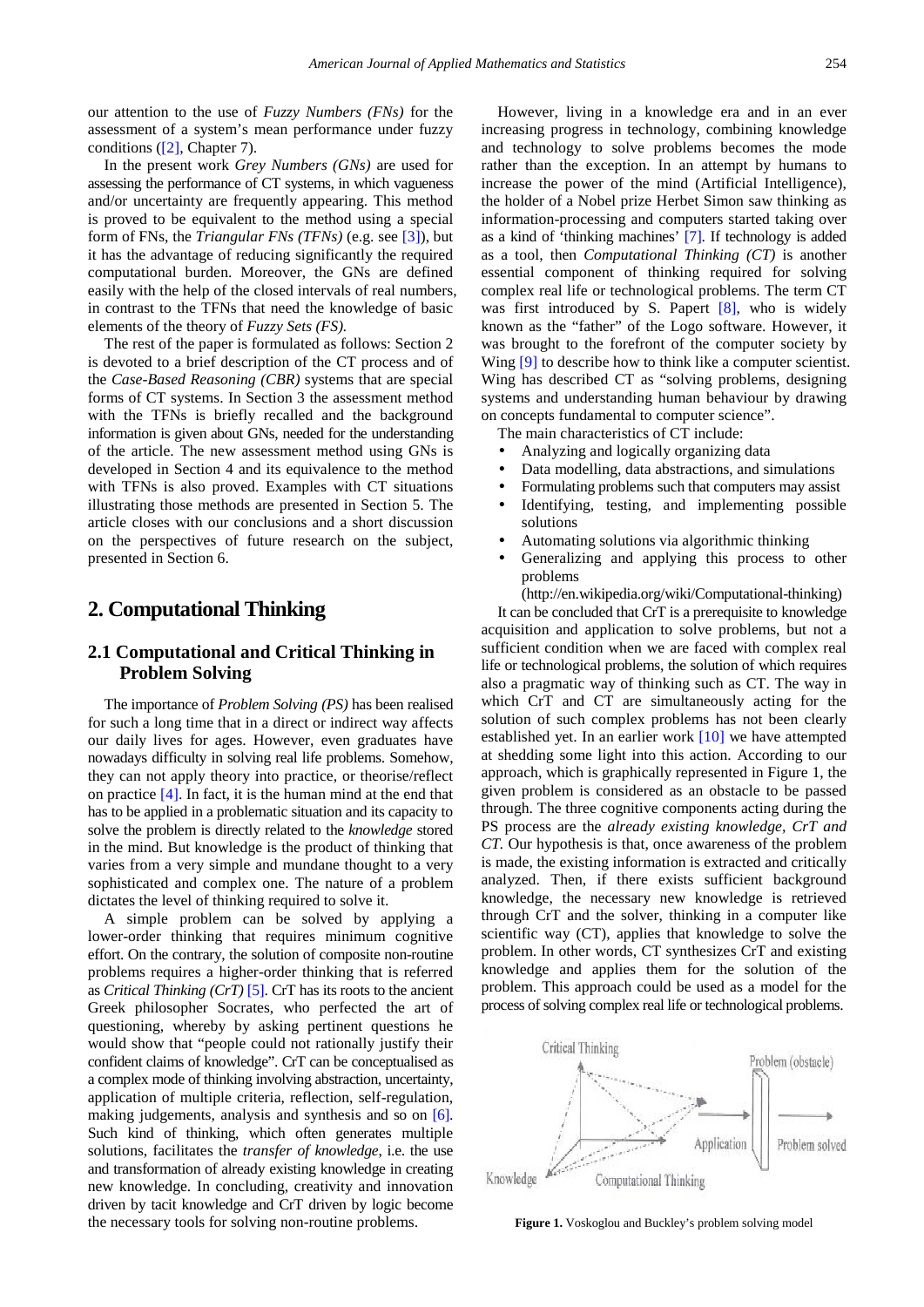According to Liu & Wang [\[11\]](#page-7-10) CT is a hybrid of abstract, algorithmic, logical, constructive and modelling thinking. The last one refers to the translation of objects or phenomena from the real world into mathematical equations (mathematical models) or computer relations (simulation models). One could claim that *modelling thinking* constitutes the essence of CT, since it synthesizes all the modes of thinking involved in CT to construct a model for the solution of the corresponding problem.

Computer Science is not just about programming, it is about an entire way of thinking, which has become nowadays an intrinsic part of our lives. Computation is an increasingly essential tool for doing scientific research. It is expected that future generations of scientists and engineers will need to engage and understand computing in order to work effectively with scientific objects, technologies and methodologies. Nevertheless, CT builds on the power and limits of computing processes whether they are executed by a human or by a machine. Therefore, it is a fundamental skill to everyone, not just for scientists and engineers. To reading, writing and arithmetic, we should add CT to every child's analytical ability [\[9\].](#page-7-8)

It is widely accepted that motivation and involvement are imperative in retaining students in computer science and in order to do so we need to suitably engage students in the process of learning programming by building more effective mechanisms and tools for the development of programming skills. However, this is not an easy task. One of the core aims of learning programming should be to constantly highlight that programming is not only coding, but also thinking computationally and acquiring skills to develop solid solutions through understanding of concrete problems. Recent studies in this field address the necessity to become trained in thinking computationally *before* learning programming. They conclude that the education of programming along with the theory of computing needs to be represented in a way that would make sense to students within the computer science discipline [\[12\].](#page-7-11)

## **2.2 Case-Based Reasoning Systems**

*Case-Based Reasoning (CBR)* is the process of solving new problems by adapting the solution of similar (analogous) problems solved in the past, which are referred as *past cases*. A case-library can be a powerful corporate resource allowing everyone in an organization to tap in it when handling a new problem. A CBR system*,* usually designed and functioning with the help of computers, allows the case-library to be developed incrementally, while its maintenance is relatively easy and can be carried out by domain experts. It becomes evident that the greatest part of the CBR process involves CT, which means that the CBR systems constitute a special case of CT systems. The CBR approach has got a lot of attention over the last 30-40 years, because as an intelligent-systems method enables information managers to increase efficiency and reduce cost by substantially automating processes.

CBR has been formalized for purposes of computer and human reasoning as a four step process, often referred as the "four R's". These steps involve:

• R<sub>1</sub>: *Retrieve* the most similar to the new problem past case.

- R<sub>2</sub>: *Reuse* the information and knowledge of the retrieved case for designing the solution of the new problem.
- R3: *Revise* the proposed solution.
- R4: *Retain* the part of this experience likely to be useful for future problem solving.

The first three of the above steps are not linear, characterized by a backward-forward flow among them. A simplified flow-chart of the CBR process, which is adequate for the purposes of the present paper, is presented in Figure 2:



**Figure 2.** A simplified flow-chart of the CBR process

More details about the CBR process and a detailed functional diagram illustrating its four steps are presented in [\[13\].](#page-7-12)

## **3. Mathematical Background**

## **3.1 Triangular Fuzzy Numbers (TFNs)**

It is assumed that the reader is familiar with the basic principles of the theory of FS and the book of Klir & Folge[r \[14\]](#page-7-13) is proposed as a general reference on the subject.

It is recalled that a FS on the set of the discourse U is a set A of ordered pairs of the form  $\{(x, m_A(x)), x \in U\}$ , where  $m_A: U \rightarrow [0, 1]$  is its *membership function*. The closer is the *membership degree*  $m_A(x)$  of x in U to 1, the better x satisfies the characteristic property of A.

Now a FN, say A, is a FS on the set *R* of the real numbers, which is *normal* (i.e. there exists x in *R* such that *m*<sub>*A*</sub>(**x**)=1) and *convex* (i.e. all its *a-cuts*  $A^a$ ={*x* ∈ U: *m<sub>A</sub>*(**x**)≥*a*}, *a* in [0, 1], are closed real intervals) and whose membership function  $y=m_A(x)$  is a *piecewise continuous* function.

For general facts on FNs we refer to the book of Kaufmann and Gupta [\[15\].](#page-7-14)

A TFN  $(a, b, c)$ , with  $a, b, c$  real numbers such that  $a <$  $b < c$  is the simplest form of a FN. It represents mathematically the fuzzy statement "the value of *b* lies in the interval  $[a, c]$ ". The membership function  $y = m(x)$  of  $(a, b, c)$  is zero outside the interval  $[a, c]$ , while its graph in [*a, c*] consists of two straight line segments forming a triangle with the OX axis (Figure 3).



**Figure 3.** Graph and Centre of Gravity (CoG) of the TFN (a, b, c)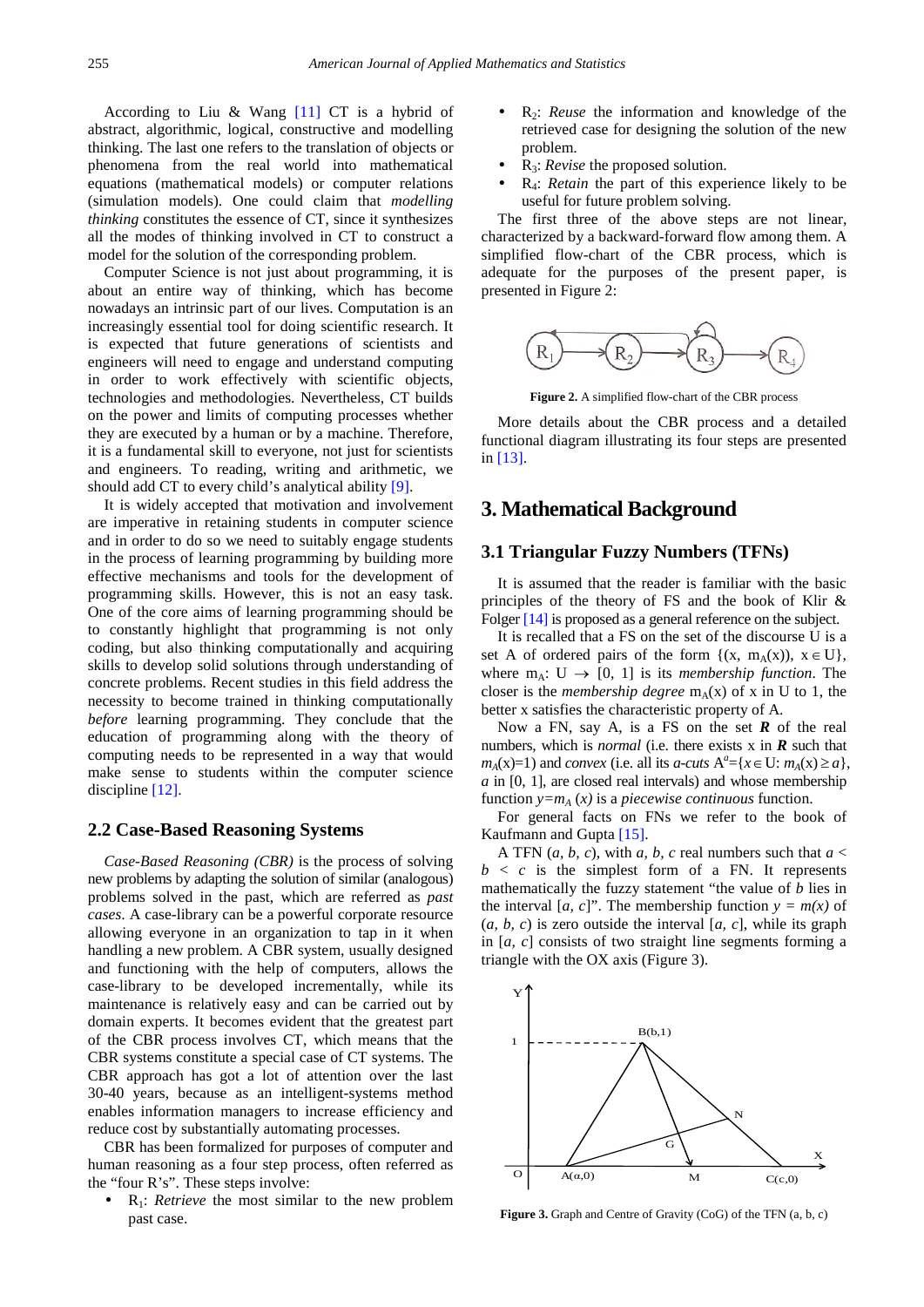Therefore we have:

$$
y = m(x) = \begin{cases} \frac{x-a}{b-a}, x \in [a,b] \\ \frac{c-x}{c-b}, x \in [b,c] \\ 0, x < a \text{ or } x > c \end{cases}
$$

Using elementary methods of Analytic Geometry it is straightforward to check  $(2)$ , Proposition 8) that the coordinates (*X*, *Y*) of the *Centre of Gravity (CoG)* of the graph of a TFN  $A = (a, b, c)$ , being the intersection point G of the medians of the corresponding triangle (Figure 3), are calculated by the formulas

$$
X(A) = \frac{a+b+c}{3}, Y(A) = \frac{1}{3}.
$$
 (1)

The first of formulas (1) can be used to defuzzify the TFN A with the *CoG defuzzification technique* [\[16\],](#page-7-15) i.e. to represent it by a crisp number.

There are two general methods known, equivalent to each other, for defining *arithmetic operations* on FNs [\[15\].](#page-7-14) Those methods lead to the following simple rules for the *addition* and *subtraction* of TFNs.

Let  $A=(a, b, c)$  and  $B=(a<sub>1</sub>, b<sub>1</sub>, c<sub>1</sub>)$  be two TFNs. Then one defines:

- The sum  $A + B = (a+a_1, b+b_1, c+c_1)$ .
- The difference  $A-B=A + (-B)=(a-c_1, b-b_1, c-a_1)$ , where- $B=(-c_1, -b_1, -a_1)$  is defined to be the opposite of B.

On the contrary, the *product* and the *quotient* of A and B are FNs, which are not TFNs in general, apart from some special cases.

The following two *scalar operations* can also be defined:

- $k + A = (k+a, k+b, k+c), k \in \mathbb{R}$ .
- $kA = (ka, kb, kc)$ , if  $k>0$  and  $kA = (kc, kb, ka)$ , if k<0, k∈*R*.

#### **3.2. The Assessment Method Using TFNs**

For the better understanding of the present work our assessment method using TFNs developed in earlier works [\(\[2\],](#page-7-1) Chapter 7) is recalled here in brief.

For this, let  $A_i$ ,  $i = 1, 2, n$  be given TFNs, where *n* is a non negative integer,  $n \geq 2$ . Then, we define the *mean value* of the  $A_i$ 's to be the TFN

$$
A = \left(A_1 + A_2 + \ldots + A_n\right).
$$

The qualitative grades  $A =$  excellent,  $B =$  very good, C=good,  $D = \text{fair}$  and  $F =$  unsatisfactory are considered for the assessment of a system's performance. A scale of numerical scores from 1-100 is assigned to them as follows: A (85-100), B (75-84), C (60-74), D (50-59) and F (0-49)<sup>1</sup>.

Then, each of the above grades can be represented by a TFN, denoted for simplicity by the same letter, as follows: A=(85, 92.5, 100), B=(75, 79.5, 84), C (60, 67, 74), D (50, 54.5, 59) and F (0, 24.5, 49). The middle entry of each of the above TFNs is equal to the average of its other two entries. In other words, if A  $(a<sub>1</sub>, b<sub>1</sub>, c<sub>1</sub>)$ , B  $(a<sub>2</sub>, b<sub>2</sub>, c<sub>2</sub>)$ , F  $(a<sub>5</sub>, a<sub>5</sub>)$  $b_5$ ,  $c_5$ ), then

$$
b_i = \frac{a_i + c_i}{2}, \ i = 1, 2, 3, 4, 5.
$$

In order to assess the total system's effectiveness, the performance of each of the system's components is evaluated by one of the above five qualitative grades. This means that one of the TFNs A, B, C, D, F can be assigned to each of those components.

Let  $n$  be the total number of the system's components and let  $n<sub>X</sub>$  be the number of the components corresponding to the TFN X, where  $X = A$ , B, C, D, F. Then the mean value M of all those TFNs is equal to the TFN

$$
M(a, b, c) = (n_A A + n_B B + n_C C + n_D D + n_F F).
$$
 (2)

Since the calculation of the mean value of the qualitative grades is not possible, it looks logical to consider the TFN M as a fuzzy representative for evaluating the system's mean performance. Replacing the values of the TFNs A, B, C, D and F in equation (2) and making the required calculations it is straightforward to check that for M (*a, b, c*) we have

$$
a = \frac{85n_A + 75n_B + 60n_C + 50n_D + 0n_F}{n},
$$
  
\n
$$
b = \frac{92.5n_A + 79.5n_B + 67n_C + 54.5n_D + 24.5n_F}{n}
$$
  
\n
$$
c = \frac{100n_A + 84n_B + 74n_C + 59n_D + 49n_F}{n}.
$$

Then, equation (1) gives that

$$
X(M) = \frac{\left(\frac{92.5n_A + 79.5n_B + 67n_C}{+54.5n_D + 24.5n_F}\right)}{n} = \frac{a+c}{2} = b. \quad (3)
$$

The value of *X* (M) provides a crisp representation of the TFN M evaluating the system's mean performance.

### **3.3. Grey Numbers**

Frequently in the everyday life, as well as in many applications of science and engineering, a system's data cannot be easily determined precisely and in practice estimates of them are used. The reason for this is that in large and complex systems, like the socio-economic, the biological ones, etc., many different and constantly changing factors are usually involved, the relationships among which are indeterminate. This makes their operation mechanisms to be not clear. Two are the main tools today for handling such approximate data: *Fuzzy Logic (FL)*, which is based on the notion of FS initiated by Zadeh [\[17\]](#page-7-16) in 1965 and the theory of *Grey System (GS)* initiated by Deng [\[18\]](#page-7-17) in 1982.

The GS theory was mainly developed in China and it has found nowadays many important applications in agriculture, economy, management, industry, ecology, environment, meteorology, geography, geology, forecast of earthquakes, history, military affairs, sports, traffic, material science, biological protection and in many other fields of the human activity; see [\[19\]](#page-7-18) and its relevant references.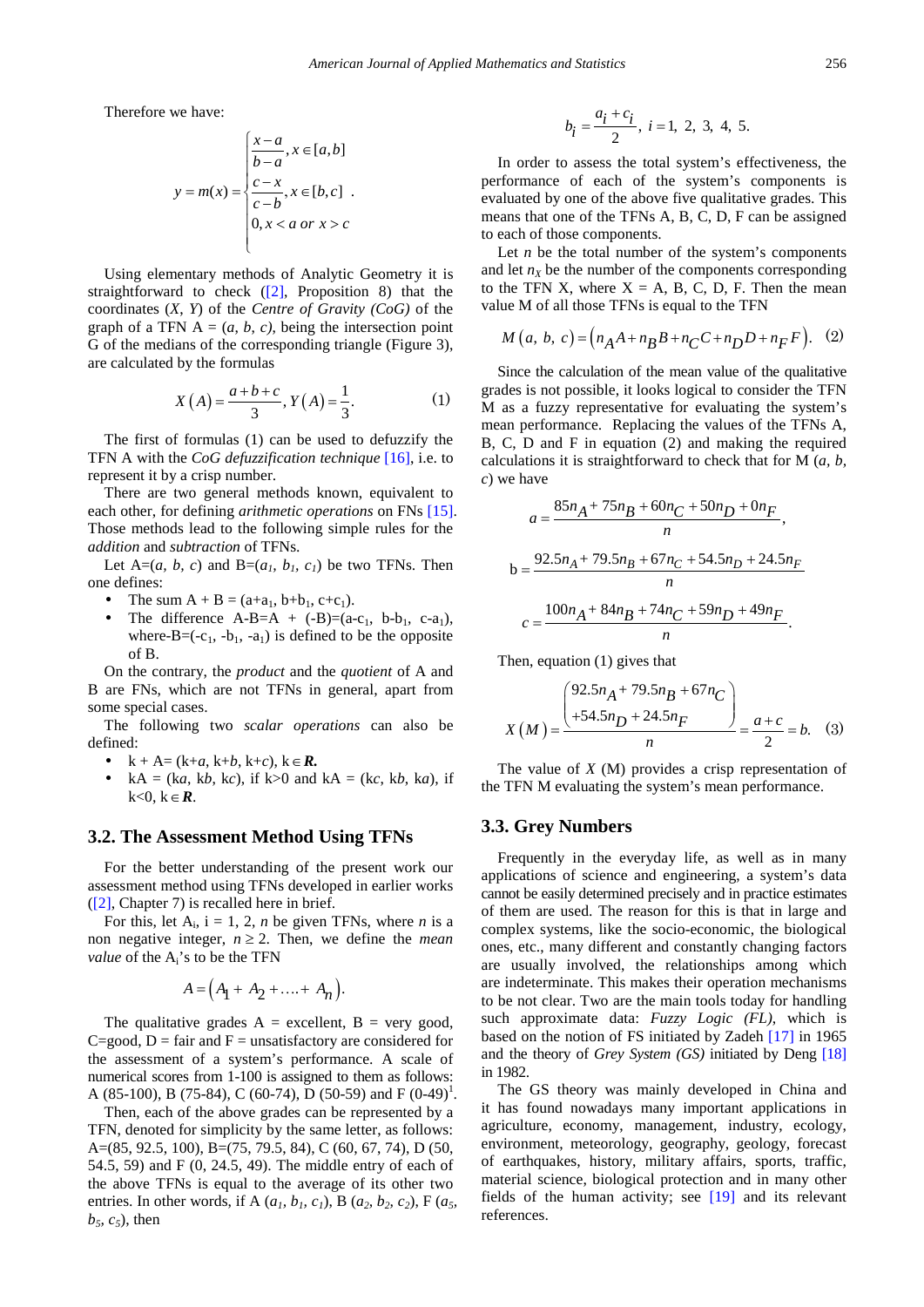The systems which lack information, such as structure message, operation mechanism and behaviour document, are referred to as GSs. For example, the human body, the world economy, etc., are GSs. Usually, on the grounds of existing grey relations and elements one can identify where "grey" means poor, incomplete, uncertain, etc.

The aim of the GS theory is to provide techniques, notions and ideas for analyzing latent and intricate systems. For example, the establishment of non-function models, the development of a grey process replacing an existing stochastic process, the transformation of disorderly raw data into a more regular series by grey generating techniques, grey decision making, grey forecasting control, the study of feeling and emotion functions and of fields with whitening functions, etc. [\[19\].](#page-7-18)

An effective tool for handling the approximate data of a GS is the use of GNs. A GN is an indeterminate number whose probable range is known, but which has unknown position within its boundaries. The GNs are defined with the help of the closed real intervals. More explicitly, if *R* denotes the set of real numbers, a GN, say A, can be expressed mathematically by

$$
A \in [a, b] = \{x \in \mathbf{R} : a \le x \le b\}.
$$

If *a b,* then A is called a *white number* and if  $A \in (-\infty, +\infty)$ , then A is called a *black number*. A GN may enrich its uncertainty representation with respect to the interval [a, b] by a *whitening function* f: [a, b]  $\rightarrow$  [0, 1] defining a *degree of greyness* g(*x*) for each *x* in [*a, b*]. The closer is  $g(x)$  to 1, the greater the probability for x to be the representative real value of the corresponding GN. For general facts on GNs we refer to [\[20\].](#page-7-19)

The well known arithmetic of the real intervals [\[21\]](#page-7-20) has been used to define the basic arithmetic operations among the GNs. More explicitly, if  $A \in [a_1, b_1]$  and  $B \in [b_1, b_2]$ are given GNs and *k* is a real number, one defines:

- Addition by  $A + B \in [a_1 + b_1, a_2 + b_2]$
- Subtraction by A-B = A + (-B)  $\in$  [a<sub>1</sub>-b<sub>2</sub>, a<sub>2</sub>-b<sub>1</sub>], where-B∈  $[-b_2, -b_1]$  is defined to be the opposite of B.
- Multiplication by A x B ∈ [min  $\{a_1b_1, a_1b_2, a_2b_1, a_2b_2, a_3b_3\}$  $a_2b_2$ , max  $\{a_1b_1, a_1b_2, a_2b_1, a_2b_2\}$ .
- Division by

$$
A : B = AxB^{-1}
$$
  
\n
$$
\in \left[ min \left\{ \frac{a_1}{b_1}, \frac{a_1}{b_2}, \frac{a_2}{b_1}, \frac{a_2}{b_2} \right\}, max \left\{ \frac{a_1}{b_1}, \frac{a_1}{b_2}, \frac{a_2}{b_1}, \frac{a_2}{b_2} \right\} \right]
$$

with b1, b2  $\neq$  0 and B<sup>-1  $\in$  l $\frac{1}{b_2}$ ,  $\frac{1}{b_1}$ </sup>  $\in [\frac{1}{b_2}, \frac{1}{b_1}]$ , which is defined to be the

inverse of B.

Scalar multiplication by  $kA \in [ka_1, ka_2]$ , if  $k \ge 0$ and by  $kA \in [ka_2, ka_1]$ , if  $k < 0$ .

Observe that 
$$
B + (-B) \in [b_1-b_2, b_2-b_1] \neq [0, 0], B + (-B)
$$

$$
\neq
$$
 (-B) + B  $\neq$  0 and B x B<sup>-1</sup> = B<sup>-1</sup> x B  $\in [\frac{b_1}{b_2}, \frac{b_2}{b_1}] \neq [1, 1].$ 

The white number with the greatest probability to be the representative real value of the GN Aà[*a, b*] is denoted by *W*(A). The technique of determining the value of *W*(A) is called *whitening* of A.

One usually defines  $W(A) = (1-t)a + tb$ , with t in [0, 1]. This is known as the *equal weight whitening.* If the distribution of A is unknown (i.e. no whitening function has been defined for A), one takes  $t = \frac{1}{2}$ , which gives that

 $W(A) = \frac{a+b}{2}$  (4)

# **4. The Assessment Method with GNS**

Consider again the numerical scores A (100-85), B (84-75), C (74-60), D (59-50), F (49-0) attached to the corresponding qualitative grades. We correspond to each grade a GN, denoted for simplicity with the same letter, as follows: A∈ [85, 100], B∈[75, 84], C∈ [60, 74], D∈[50, 59] and F∈[0, 49].

Next, assigning to each of the system's components the GN assessing its individual performance and using the same notation and definitions as in the case of the TFNs, we consider the *mean value*

$$
M^* = \frac{1}{n} \Big[ n_A A + n_B B + n_C C + n_D D + n_F F \Big] \tag{5}
$$

of all those GNs as the grey representative of the system's mean performance.

But *n<sub>A</sub>*A ∈ [85*n<sub>A</sub>*, 100*n<sub>A</sub>*], *n<sub>B</sub>*B ∈ [75*n<sub>B</sub>*, 84*n<sub>B</sub>*], *n<sub>C</sub>*C ∈  $[60n_c, 74n_c]$ ,  $n_D D \in [50n_D, 59n_D]$  and  $n_F F \in [0n_F, 49n_F]$ , therefore it turns out that  $M \in [m_1, m_2]$ , with

$$
m_1 = \frac{85n_A + 75n_B + 60n_C + 50n_D + 0n_F}{n}
$$

and

,

$$
m_2 = \frac{100n_A + 84n_B + 74n_C + 59n_D + 49n_F}{n}.
$$

Since the distributions of the GNs A, B, C, D and F are unknown, the same happens with the distribution of M\*. Therefore, one can take

$$
W(M^*) = \frac{m_1 + m_2}{2}.
$$
 (6)

From equations (3) and (6) it turns out that  $X(M)=W(M^*)$ , which means that the assessment methods of a system's mean performance using as tools the TFNs or the GNs A, B, C, D and F respectively are *equivalent to each other*, providing the same assessment outcomes.

Moreover, one observes that in the extreme case where the maximal possible numerical score corresponds to each component for each grade, i.e. the  $n_A$  scores corresponding to A are equal to 100, the  $n_B$  scores corresponding to B are equal to 84, etc., the mean value of all those scores is equal to  $c$  or  $m_2$  respectively. Also, in the opposite extreme case, where the minimal possible numerical score corresponds to each component for each linguistic grade, i.e. the  $n_A$  scores corresponding to A are equal to 85, the  $n<sub>B</sub>$  scores corresponding to B are equal to 75, etc., the mean value of all those scores is equal to  $a$  or  $m_1$ respectively. Therefore, equations (3) and (6) give a reliable approximation of the system's mean performance.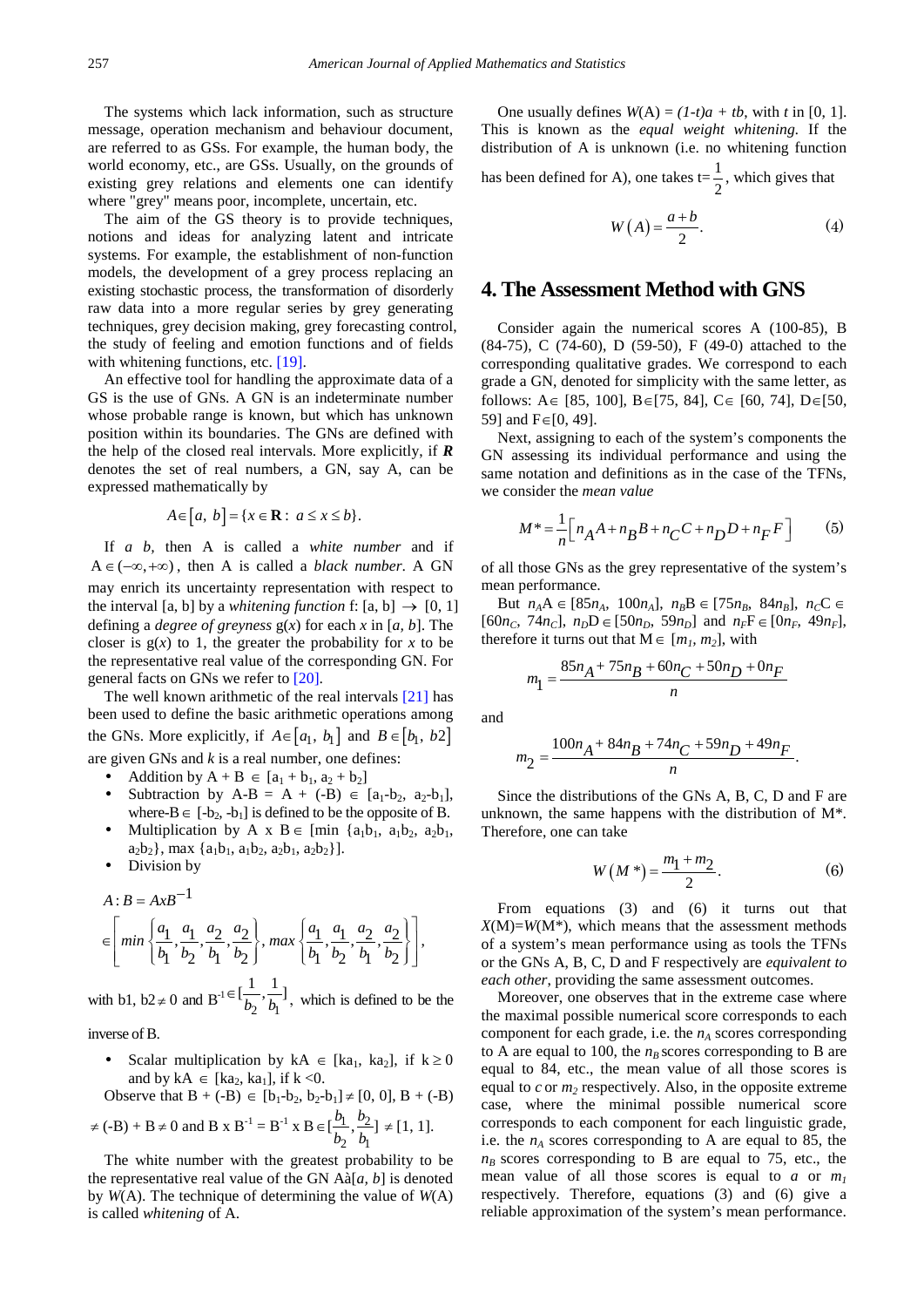Consequently, the equivalent assessment methods with TFNs and GNs are useful when no numerical scores are used, but the system's performance is assessed by qualitative grades.

# **5. Examples on the Assessment of CT Skills**

As we have seen in Section 2.1, modelling thinking synthesizes all the other modes of thinking involved in CT for constructing a proper model for the solution of the given problem. As a matter of fact, our first example on the assessment of CT skills concerns the evaluation of student mathematical modelling abilities.

**Example 1:** The following Table depicts the performance of two student groups  $G_1$  and  $G_2$ , in a common mathematical test involving the solution of MM problems:

<span id="page-5-1"></span>

|    | G <sub>2</sub> |
|----|----------------|
| 20 | 20             |
|    | 30             |
|    |                |
| 10 |                |
|    |                |
|    |                |

**Table 1. Student performance**

Assigning to each student the corresponding GN we calculate the mean values  $M_1$  and  $M_2$  of all those GNs for the groups  $G_1$  and  $G_2$  respectively, which are approximately equal to

Total 60 85

$$
M_1 = \left(\frac{1}{60}(20A + 15B + 7C + 10D + 8F)\right)
$$
  
\n
$$
\in [62.42, 79.33]
$$

and

$$
M_2 = \begin{pmatrix} \frac{1}{85} (20A + 30B + 15C + 10D + 10F) \\ \in [62.94, 78.94] \end{pmatrix}.
$$

Therefore

$$
W(M1) \approx \frac{62.42 + 79.33}{2} \approx 70.88
$$

and

$$
W(M_2) \approx \frac{62.94 + 78.94}{2} \approx 70.94.
$$

Consequently both groups demonstrated a good (C) mean performance, with the mean performance of the second group being slightly better.

A special form of CT systems, with great importance for Artificial Intelligence, are the CBR systems (see Section 2.2) and the following examples concern the evaluation of the effectiveness of such kind of systems.

**Example 2:** Consider two CBR systems designed for help desk applications with their libraries containing 105 and 90 past cases respectively. Assume that the two systems' designers have supplied them with the same mechanism (software) that enables the assessment of the degree of success of each one of their past cases at each step of the CBR process, when used for the solution of new similar problems. [Table 2](#page-5-0) depicts the degree of success of their past cases in each of the three first steps of the CBR process.

| Table 2. Assessment of the past cases of the CBR systems |  |  |  |  |  |  |
|----------------------------------------------------------|--|--|--|--|--|--|
|----------------------------------------------------------|--|--|--|--|--|--|

<span id="page-5-0"></span>

| <b>First System</b>  |    |    |           |    |    |
|----------------------|----|----|-----------|----|----|
| <b>Steps</b>         | F  |    | $\subset$ | в  | А  |
| $R_1$                |    |    | 51        | 24 | 30 |
| R <sub>2</sub>       | 18 | 18 | 48        | 21 |    |
| $R_3$                | 36 | 30 | 39        |    |    |
| <b>Second System</b> |    |    |           |    |    |
| <b>Steps</b>         | F  |    |           | в  | А  |
| $R_1$                |    | 18 | 45        | 27 |    |
| $R_2$                | 18 | 24 | 48        |    |    |
| R,                   | 36 | 27 |           |    |    |

We shall compare the quality performance of the two systems by calculating the GPA index and their mean performance by applying our assessment methods with the TFNs and the GNs.

*i)* GPA *index:* Denote by  $y_i$ ,  $i = 1, 2, 3, 4, 5$  the ratios of the number of the CBR system's cases whose performance is characterized by F, D, C, B and A respectively to the total number of its cases (frequencies), then the GPA index is calculated  $(2]$ , Chapter 6, p.125) by the formula

$$
GPA = y_2 + 2y_3 + 3y_4 + 4y_5. \tag{7}
$$

In case of the ideal performance  $(y_5=1)$  we have GPA=4, while in case of the worst performance  $(y_1=1)$  we have GPA=0; therefore  $0 \leq$  GPA  $\leq$  4. Consequently, values of GPA greater than 2 could be considered as corresponding to a more than satisfactory system's performance. In our case, the data of [Table 1](#page-5-1) give the following frequencies:

**Table 3. Frequencies of the past cases of the CBR systems**

<span id="page-5-2"></span>

| <b>First System</b> |                  |                  |                      |                      |                  |
|---------------------|------------------|------------------|----------------------|----------------------|------------------|
| <b>Steps</b>        | $Y_1$            | $y_2$            | У3                   | $y_4$                | $y_5$            |
| $R_1$               | $\boldsymbol{0}$ | $\boldsymbol{0}$ | $51\,$<br>105        | 24<br>105            | 30<br>105        |
| R <sub>2</sub>      | $18\,$<br>105    | $18\,$<br>105    | $\sqrt{48}$<br>105   | $21\,$<br>105        | $\mathbf{0}$     |
| $R_3$               | 36<br>105        | 30<br>105        | 39<br>105            | $\boldsymbol{0}$     | $\boldsymbol{0}$ |
|                     |                  |                  | Second System        |                      |                  |
| <b>Steps</b>        | $y_1$            | $y_2$            | У3                   | $y_4$                | $y_5$            |
| $R_1$               | $\boldsymbol{0}$ | $18\,$<br>90     | $\frac{45}{1}$<br>90 | $\frac{27}{1}$<br>90 | $\mathbf{0}$     |
| R <sub>2</sub>      | 18<br>90         | 24<br>90         | $\sqrt{48}$<br>90    | $\boldsymbol{0}$     | $\mathbf{0}$     |
| $R_3$               | 36<br>90         | 27<br>90         | 27<br>90             | $\boldsymbol{0}$     | $\mathbf{0}$     |

Replacing the values of frequencies fro[m Table 3](#page-5-2) to formula (7) one finds the following values for the GPA index: First System:

$$
R_1: \frac{294}{105} = 2.8, R_2: \frac{177}{105}1.69, R_3: \frac{108}{105} \approx 1.03.
$$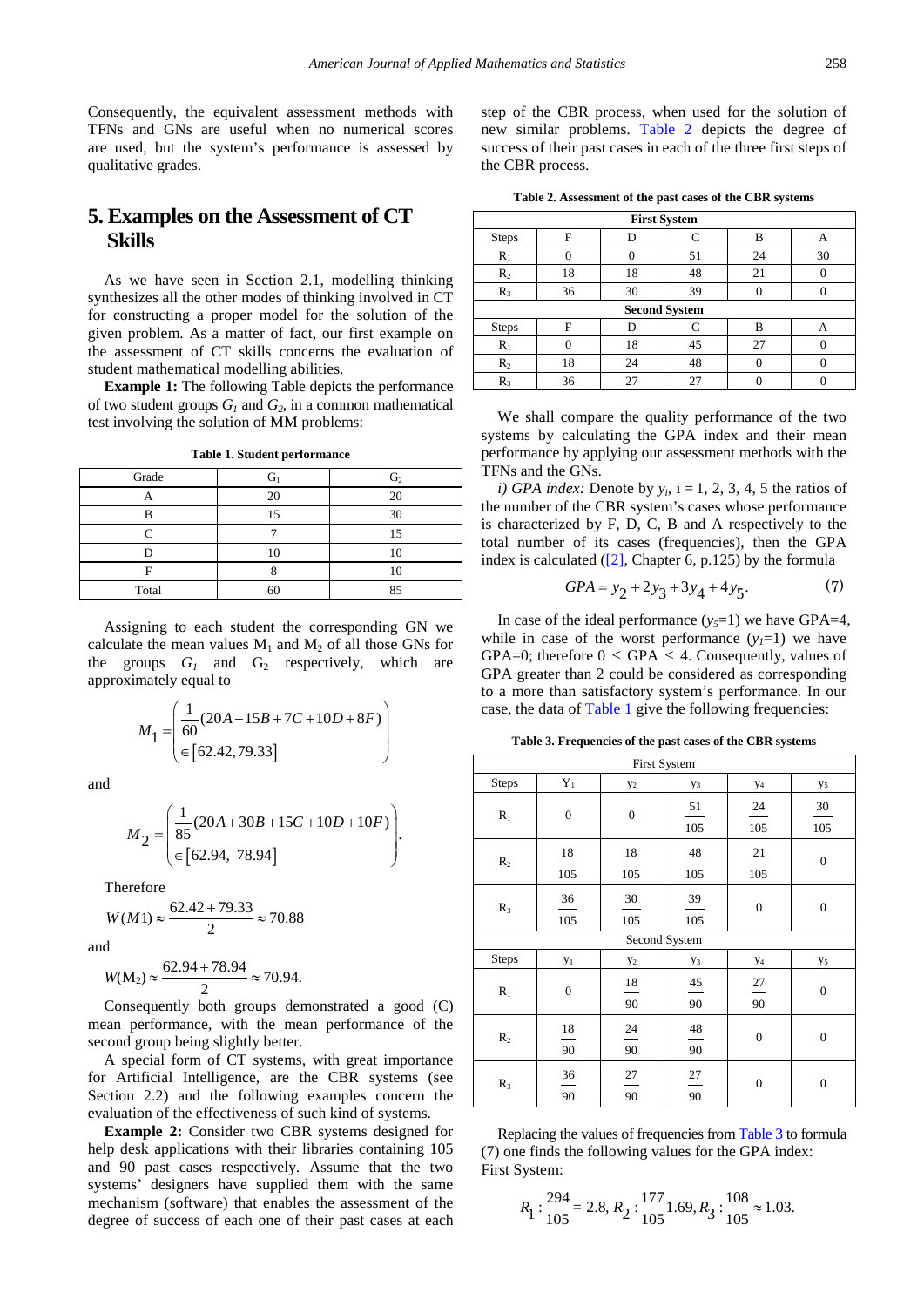Second System:

$$
R_1: \frac{189}{90} = 2.1, R_2: \frac{168}{90}1.87, R_3: \frac{81}{90} \approx 0.9.
$$

The above values of the GPA index show that the first system demonstrated a better quality performance at steps  $R_1$  and  $R_3$  (Retrieve, Revise), whereas the second one demonstrated a better performance at  $R_2$  (Reuse). Further, the two systems' performance was proved to be more than satisfactory in  $R_1$  and less than satisfactory in the other two steps, being worse at  $R_3$ . This was logically expected, since the success in each step depends on the success in the previous steps. Notice that the two systems' performance at the last step  $R_4$  was not examined, since ALL the past cases, even the unsuccessful ones, are retained in a system's library for possible use in future with related new problems; the unsuccessful ones to help for exploring possible reasons of failure to find a solution for the new problem.

Finally, the mean values of the GPA index for the two systems at the three steps  $R_1$ ,  $R_2$  and  $R_3$  are approximately equal to 1.84 and 1.62 respectively, showing that the first system demonstrated a better overall quality performance.

*ii) Use of the TFNs:* From the data of [Table 2](#page-5-0) one finds that for the first system and in step  $R_1$  we have 51 TFNs equal to C(60, 67, 74), 24 TFNs equal to B(75, 79.5, 85) and 30 TFNs equal to A(85, 92.5, 100). The mean value of all those TFNs, denoted for simplicity by the same letter  $R_1$ , is equal to

$$
R_1 = \frac{1}{105} (51C + 24B + 30A)
$$
  
= 
$$
\frac{1}{105} \begin{bmatrix} (3060, 3417, 3774) \\ +(1800, 1908, 2016) \\ +(2550, 2775, 3000) \end{bmatrix}
$$
  
= 
$$
\frac{1}{105} (7410, 8100, 8790)
$$
  
\approx (70.57, 77.14, 83.71).

Therefore, from equation (3) one gets that  $X(R_1)$  = 77.14. This shows that the first system demonstrated a very good (B) performance at step  $R_1$ .

In the same way one calculates for the first system the mean values

$$
R_2 = \frac{1}{105} (18F + 18D + 48C + 21B)
$$
  
\approx (51, 60.07, 69.14)

and

$$
R_3 = \frac{1}{105}(36F + 30D + 39C)
$$
  
\approx (36.57, 48.86, 61.14),

thus obtaining the analogous conclusions for the system's performance at the steps  $R_2$  and  $R_3$  of the CBR process.

Finally, the overall system's performance can be assessed by the mean value

$$
R = \frac{1}{3}(R_1 + R_2 + R_3) \approx (52.71, 62.02, 71.33),
$$

Therefore, since  $X(R) = 62.02$ , the system demonstrated a good (C) mean performance.

A similar argument gives for the second system the values R<sub>1</sub> = (62.5, 68.25, 74), R<sub>2</sub>  $\approx$  (45.33, 55.17, 65), R<sub>3</sub>  $=$  (33, .46.25, 59.5) and R  $\approx$  (46.94, 56.56, 66.17), thus obtaining the analogous conclusions for its mean performance at each step of the CBR process and its overall mean performance.

*iii) Use of the GNs:* According to this approach in step R<sub>1</sub> we have 51 GNs equal to C∈[60,74], 24 GNs equal to B∈ [75, 84] and 30 GNs equal to A∈ [85, 100]. The mean value of all those GNs, denoted by  $R_1^*$ , is equal to

$$
R_1^* = \frac{1}{105}(51C + 24B + 30A) \in [70.57, 83.71].
$$

Therefore,

$$
W\left(R_1^*\right) = \frac{70.57 + 83.71}{2} = 77.14,
$$

etc.

As we have seen in Section 4 this approach provides in general the same assessment outcomes with the use of TFNs, but, as it becomes more evident from the present example, it reduces significantly the required computational burden.

[Table 4](#page-6-0) depicts the assessment outcomes obtained in this example.

**Table 4. Outcomes of the Assessment Methods Used in Example 1**

<span id="page-6-0"></span>

| <b>Method Outcomes</b> |                                                                                                                                                                                             |  |  |
|------------------------|---------------------------------------------------------------------------------------------------------------------------------------------------------------------------------------------|--|--|
| GPA index              | The first system demonstrated a better overall quality<br>performance and a better quality performance at steps $R_1$<br>and $R_3$ , while the second system performed better at step $R_2$ |  |  |
| TFNs / GNs             | The first system demonstrated a better mean performance<br>at all the steps of the CBR process                                                                                              |  |  |

The outcomes of [Table 4](#page-6-0) illustrate the fact that the assessment of a system's quality performance could lead to different outcomes from the assessment of its mean performance (step  $R_2$ ).

**Example 3:** Six different users of a CBR system ranked with scores from 0-100 the effectiveness of the following five past cases, stored in its case-library, for solving new related problems: C<sub>1</sub> (Case 1): 43, 48, 49, 49, 50, 52, C<sub>2</sub>: 81, 83. 85, 88, 91, 95, C3**:** 76, 82, 89, 95, 95, 98, C4: 86, 86, 87, 87, 87, 88, C<sub>5</sub>: 35, 40, 44, 52, 59, 62.

The *mean value* of the given,  $6X5 = 30$ in total numerical scores is approximately equal to 72.07 demonstrating a good (C) mean performance of the system with respect to the above five past cases. In order to compare the assessment outcomes the system's mean performance will also be calculated by using our model with the GNs.

In fact, the given numerical scores correspond to 14 GNs equal to the GN A, 4 equal to B, 1 equal to C, 4 equal to D and 7 GNs equal to the GN F. The mean value of the above GNs is equal to

$$
M^* = \frac{1}{30}(14A + 4B + C + 4D + 7F) \in [60.33, 79.63].
$$

Therefore, from equation (6) one obtains that  $W(M^*)$  = 69.98. Consequently the CBR system demonstrates a good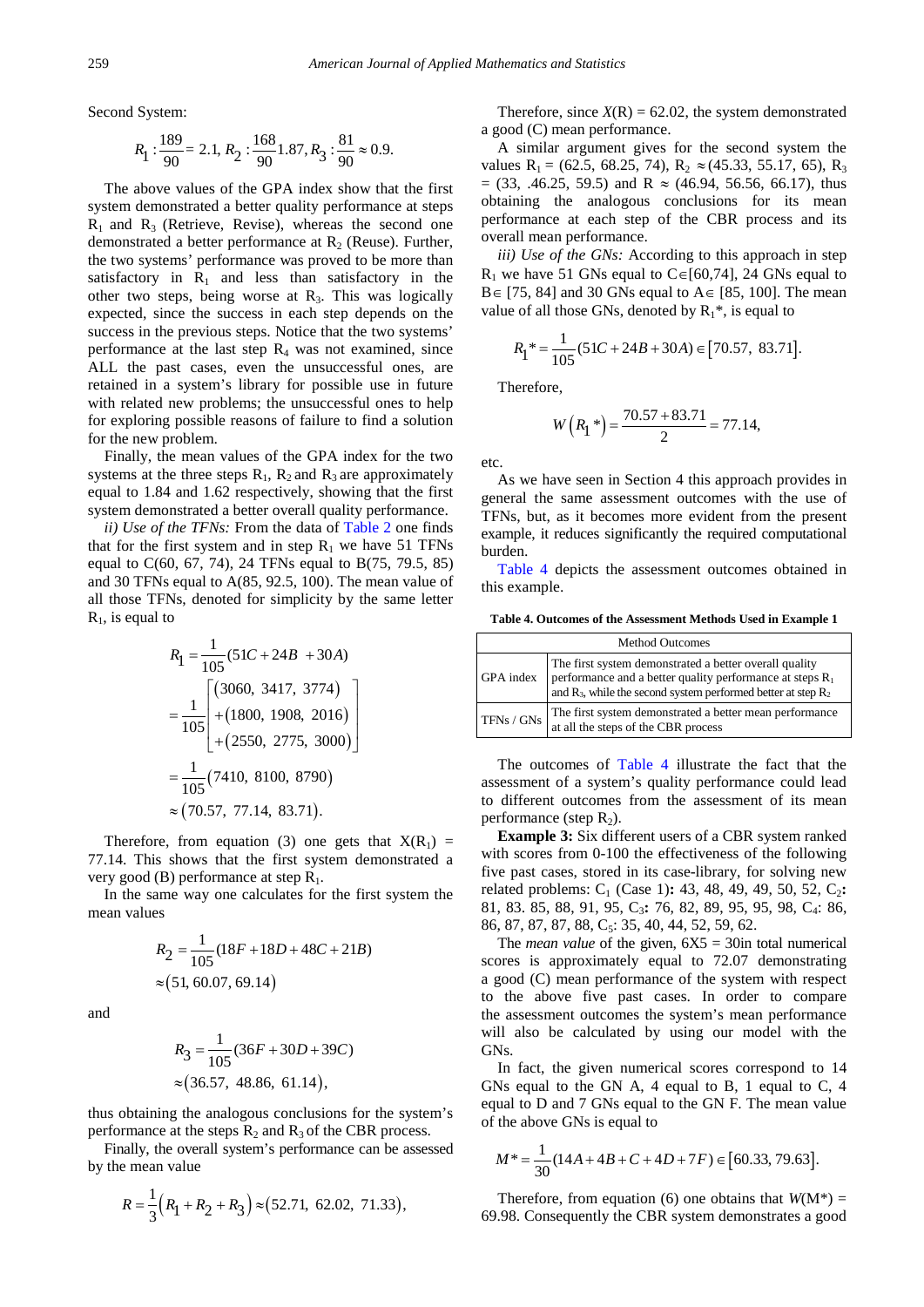mean performance with respect to the given five past cases. However the exact score corresponding to the system's mean performance is equal to the mean value 72.02 of the given numerical scores. In concluding, the assessment model using GNs (or TFNs), although it gives a good approximation of the system's mean performance, it is actually useful only when the effectiveness of the system's past cases is evaluated by qualitative grades and not by numerical scores, because in this case the calculation of the mean value of those grades is not possible.

Our last example gives a method of solving algebraic systems with grey coefficients.

**Example 4:** The performance of a CBR system in solving two different problems is represented by the GNs A and B respectively such that  $A + B \in [2, 4]$  and A**.** B∈[1,3]. It is asked to compare the system's performance in those two cases to its top possible performance to which the numerical score 5 has being assigned.

*Solution:* The whitening of the given sum and product of the GNs A and B leads to the solution of the ordinary system  $\begin{cases} x + y = 3 \\ 2 \end{cases}$  $x + y$ 

 $y = 2$  $\begin{cases} x+y=3 \\ x \cdot y=2 \end{cases}$ , which gives that x=.2, y=1 or vice

versa. Therefore  $W(A) = 2$  and  $W(B) = 1$  or vice versa, which means that the system's performance in the above two cases was equal to the 40% and the 20% respectively of its top possible performance.

*Remark:* The attempt to solve the above problem by applying the definitions of addition and multiplication of GNs presented in Section 3 leads to a system of equations with respect to the unknown numbers  $a_1$ ,  $b_1$ ,  $a_2$ ,  $b_2$  which does not provide a concrete solution. For more details on solving systems of equations with grey data see [\[22\].](#page-7-21)

## **6. Conclusions and Discussion**

A method using GNs as tools was developed in the present research for assessing a system's mean performance, which is useful when using qualitative grades and not numerical scores for this purpose. This new method was proved to be equivalent with an analogous method using TFNs instead of GNs developed in earlier works, but it reduces significantly the required computational burden, since it requires the calculation of two components only (instead of three in case of the TFNs) for obtaining the mean value of the GNs. Examples were also presented on the assessment of CT systems illustrating our results and showing that the system's quality performance, calculated by the traditional GPA index, may lead to different assessment conclusions.

Although the enormous development of technology during the last years makes easier and more comfortable the human life, it creates in parallel more and more complicated artificial systems, which are difficult to be managed by the traditional scientific methods. As a result, the applications of FL and of the GS theory have been rapidly expanded nowadays covering almost all sectors of the human activities. In particular the FNs and the GNs have been proved to be effective tools in handling approximate and/or uncertain data, playing an important role in fuzzy mathematics and in GS theory respectively, analogous to the role played by the ordinary numbers in crisp mathematics. Therefore, the attempt to use FNs or GNs in other applications, apart from the assessment purposes, to science and technology and to the everyday life looks as a very interesting and promising direction for future research on the subject. Note that such efforts have been already started by the present author on solving equations, systems of equations and linear programming problems with fuzzy or grey data, connected to real life applications [\[22,23,24\].](#page-7-21)

## **References**

- <span id="page-7-0"></span>[1] Balley, K. D., Sociology and the New Systems Theory: Toward a Theoretical Synthesis. New York: State of New York Press, 1994.
- <span id="page-7-1"></span>[2] Voskoglou, M. Gr., Finite Markov Chain and Fuzzy Logic Assessment Models: Emerging Research and Opportunities, Columbia, SC, Createspace.com.-Amazon, 2017.
- <span id="page-7-2"></span>[3] Voskoglou, M. Gr., Use of the Triangular Fuzzy Numbers for Student Assessment, American Journal of Applied Mathematics and Statistics, 3(4), 146-150, 2015.
- <span id="page-7-3"></span>[4] Green, A. J. K. & Gillhooly, K., Problem solving, in Braisby, N. & Gelatly, A. (Eds.), Cognitive Psychology, Oxford University Press, Oxford, 2005.
- <span id="page-7-4"></span>[5] Mc Peck, J. E., Critical thinking and education, Martin Robinson, Oxford, 1981.
- <span id="page-7-5"></span>[6] Salomon, G. & Perkings, D., Rocky roads to transfer: Rethinking mechanisms of a neglected phenomenon, Educational Psychologist, 24, 113-142, 1989.
- <span id="page-7-6"></span>[7] Mc Guinness, C., Teaching thinking: New signs for theories of cognition, Educational Psychology,, 13(3-4), 305-316, 1993
- <span id="page-7-7"></span>[8] Papert, S., An exploration in the space of Mathematics Education, International Journal of Computers for Mathematics, 1(1), 95-123, 1996.
- <span id="page-7-8"></span>[9] Wing, J. M., Computational thinking, Communications of the ACM, 49, 33-35, 2006.
- <span id="page-7-9"></span>[10] Voskoglou, M.Gr. & Buckley, S., Problem Solving and Computers in a Learning Environment, Egyptian Computer Science Journal,, 36(4), 28-46, 2012.
- <span id="page-7-10"></span>[11] Liu, J. & Wang, L., Computational Thinking in Discrete Mathematics, Proceedings of the IEEE 2<sup>nd</sup> International Workshop on Education Technology and Compute Science, pp. 413-416, 2010.
- <span id="page-7-11"></span>[12] Kazimoglu, C., Kiernan, M., Bacon, L. & MacKinnon, L., Understanding Computational Thinking Before Programming: Developing Guidelines for the Design of Games to Learn Introductory Programming through Game-Play, International Journal of Game-Based Learning, 1(3), 30-52, 2011.
- <span id="page-7-12"></span>[13] Voskoglou, M. Gr. & Salem A.-B.M., Analogy-Based and Case-Based Reasoning: Two Sides of the Same Coin, International Journal of Applications of Fuzzy Sets and Artificial Intelligence, 4, 7-18, 2014.
- <span id="page-7-13"></span>[14] Klir, G. J. & Folger, T. A., Fuzzy Sets, Uncertainty and Information, Prentice-Hall, London, 1988.
- <span id="page-7-14"></span>[15] Kaufmann, A. & Gupta, M., Introduction to Fuzzy Arithmetic, Van Nostrand Reinhold Company, New York, 1991.
- <span id="page-7-15"></span>[16] Van Broekhoven, E. & De Baets, B., Fast and accurate centre of gravity defuzzification of fuzzy systems outputs defined on trapezoidal fuzzy partitions, Fuzzy Sets and Systems, 157(7), 904-918, 2006.
- <span id="page-7-16"></span>[17] Zadeh, L.A., Fuzzy Sets, Information and Control, 8, 338-353, 1965.
- <span id="page-7-17"></span>[18] Deng, J., Control Problems of Grey Systems, Systems and Control Letters, 288-294, 1982.
- <span id="page-7-18"></span>[19] Deng, J., Introduction to Grey System Theory, The Journal of Grey System, 1, 1-24, 1989.
- <span id="page-7-19"></span>[20] Liu, S. F. & Lin, Y. (Eds.), Advances in Grey System Research, Berlin-Heidelberg: Springer, 2010.
- <span id="page-7-20"></span>[21] Moore, R.A., Kearfort, R.B. & Clood, M.J., Introduction to Interval Analysis, 2nd Printing, Philadelphia, SIAM, 1995.
- <span id="page-7-21"></span>[22] Voskoglou, M. Gr., **S**olving Systems of Equations with Grey Data, International Journal of Applications of Fuzzy Sets and Artificial Intelligence, 8, 103-111, 2018.